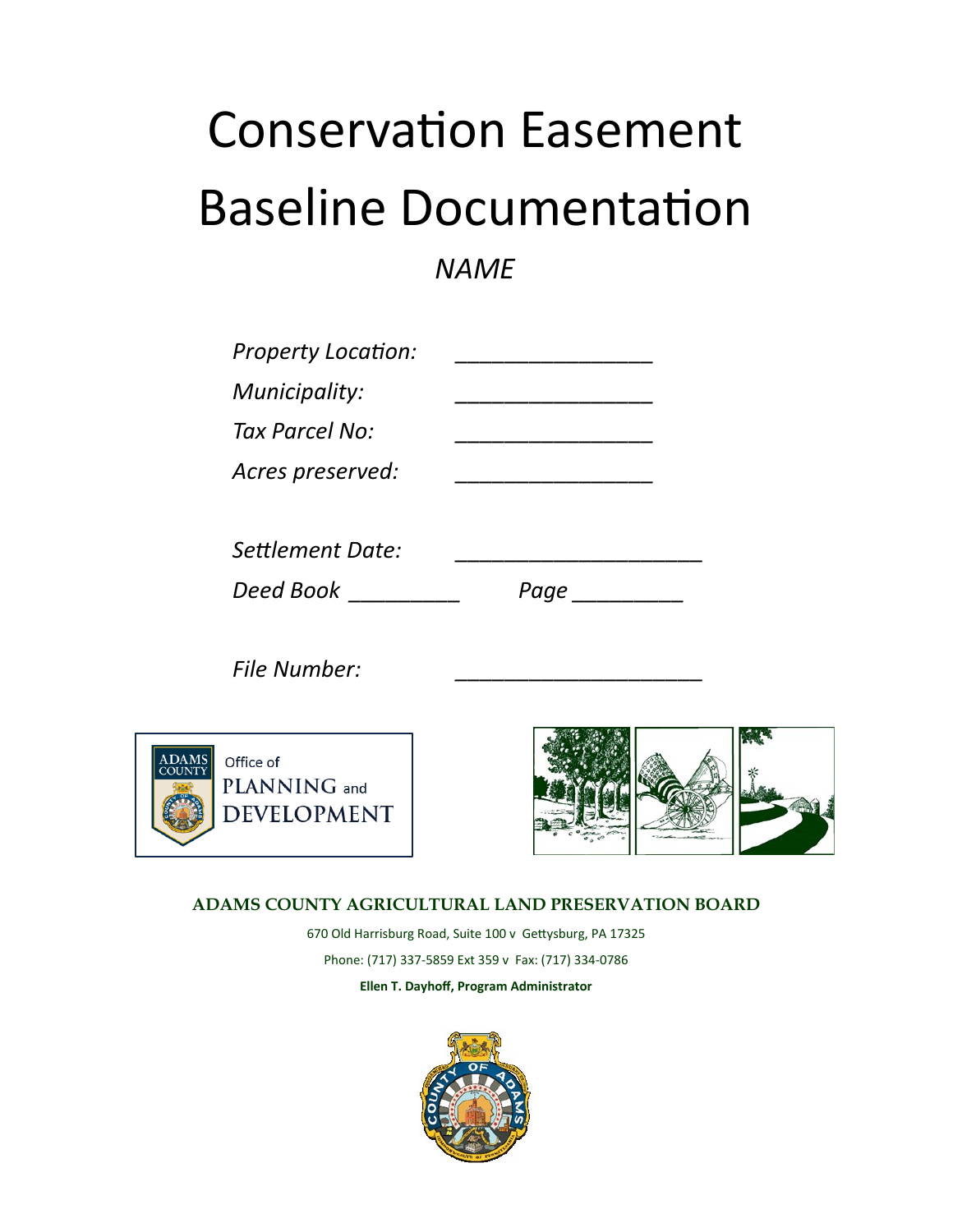# **Conservation Easement Baseline Documentation**

# **Table of Contents**

- I. Narrative Summary Report
- II. Aerial Photograph Map with Tax Parcel showing any Excluded areas
- III.Survey Map (if applicable)
- **IV.Environmental Concerns**
- V. Photo Locations Map
- **VI. Property Photos**
- **VII.Baseline Documentation Attestation**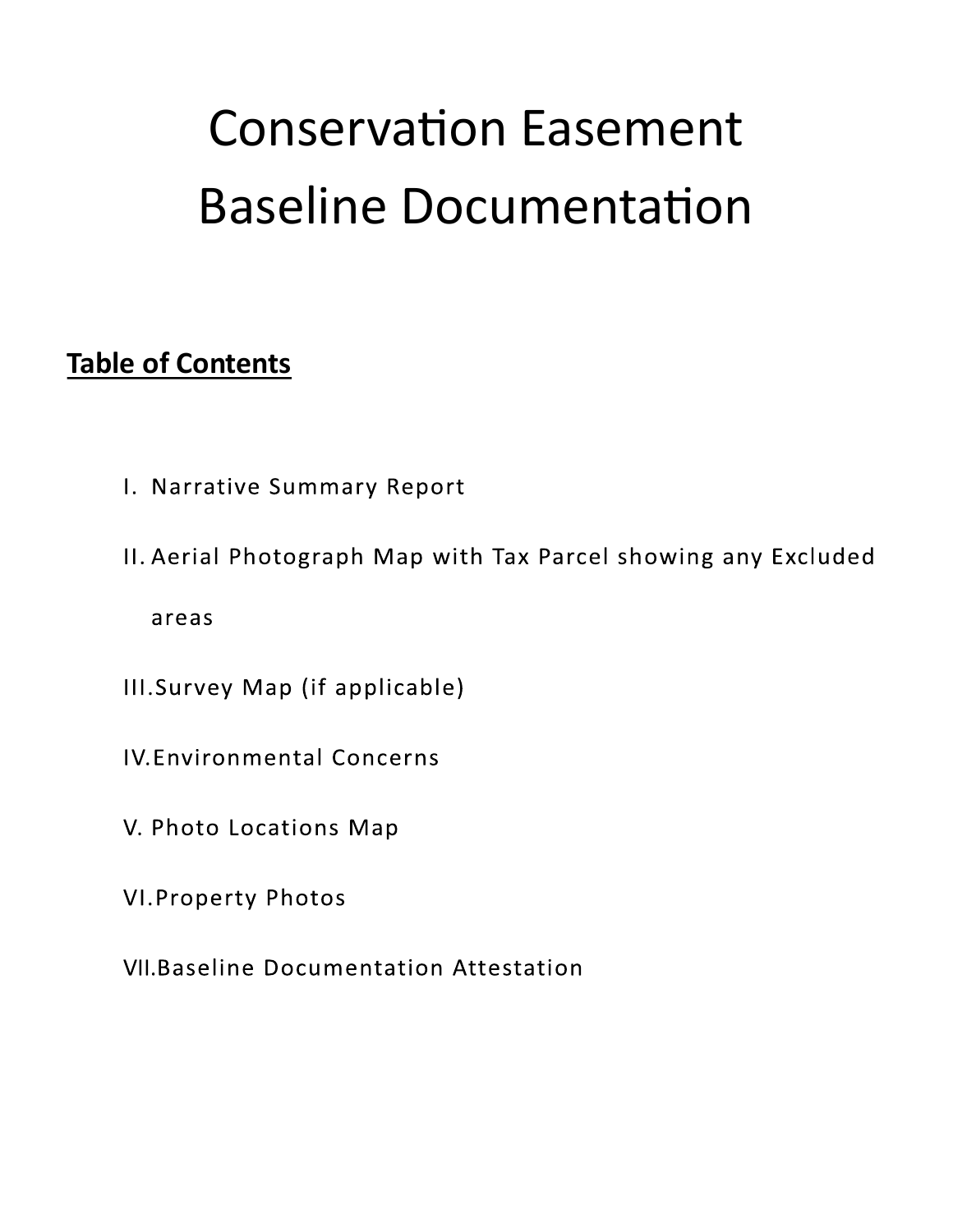II. Aerial Map with Tax Parcel Numbers and showing any exclusions – specify if exclusion areas are restricted with LCAC easement.

| acres excluded | LCAC Easement required: | YES | NO. |
|----------------|-------------------------|-----|-----|
|                |                         |     |     |

LCAC Easement Recorded on: \_\_\_\_\_\_\_\_\_\_\_\_\_\_\_\_\_\_\_\_

Deed Book: \_\_\_\_\_\_\_\_\_\_\_ Page: \_\_\_\_\_\_\_\_\_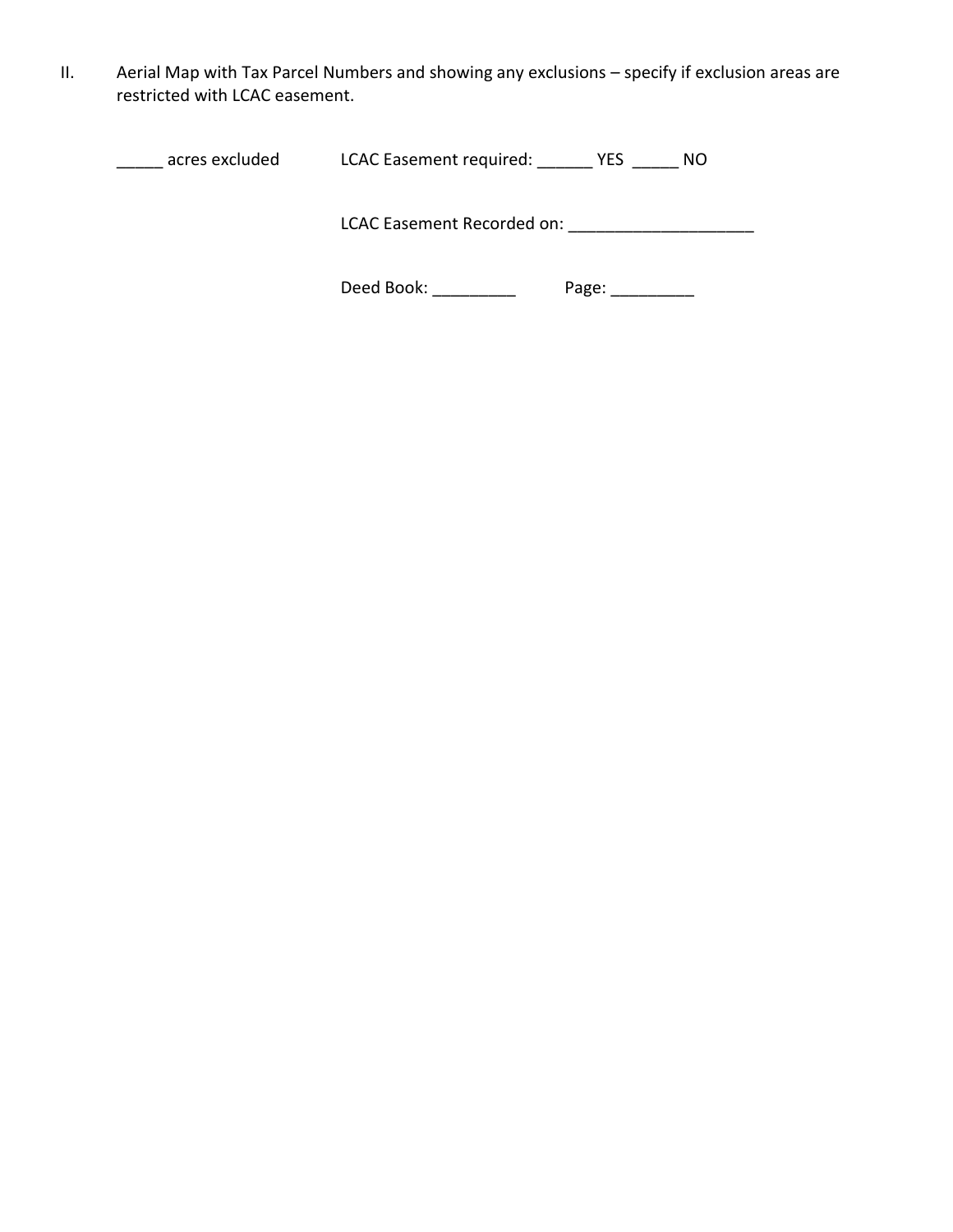#### **IV. ENVIRONMENTAL CONCERNS**

Date of Conservation Plan: \_\_\_\_\_\_\_\_\_\_\_\_\_\_\_\_\_\_\_\_\_\_\_\_\_\_\_\_ Tract No: \_\_\_\_\_\_\_\_\_\_\_\_\_\_\_\_

\_\_\_\_\_\_\_\_\_\_\_\_\_\_\_\_\_\_\_\_\_\_\_\_\_\_\_\_\_\_\_\_\_\_\_\_\_\_\_\_\_\_\_\_\_\_\_\_\_\_\_\_\_\_\_\_\_\_\_\_\_\_\_\_\_\_\_\_\_\_\_\_\_\_\_\_\_\_

\_\_\_\_\_\_\_\_\_\_\_\_\_\_\_\_\_\_\_\_\_\_\_\_\_\_\_\_\_\_\_\_\_\_\_\_\_\_\_\_\_\_\_\_\_\_\_\_\_\_\_\_\_\_\_\_\_\_\_\_\_\_\_\_\_\_\_\_\_\_\_\_\_\_\_\_\_\_

Environmental Concerns as of date of Easement: □ None

(attach photos if necessary)

Abandoned Vehicles, Dumps or other Waste Materials: □ None

(attach photos if necessary)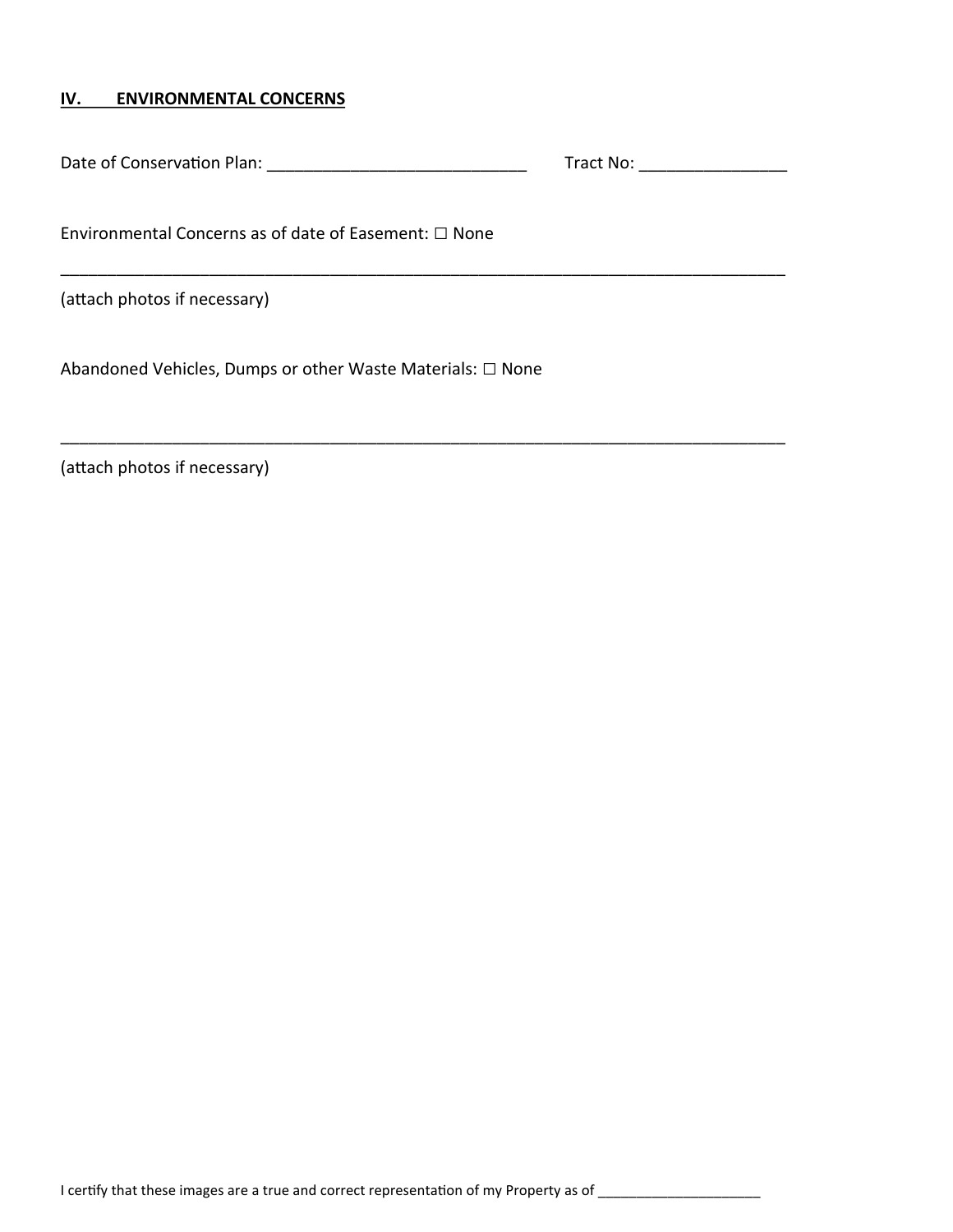### V. Photo Location Map with Photo pages following